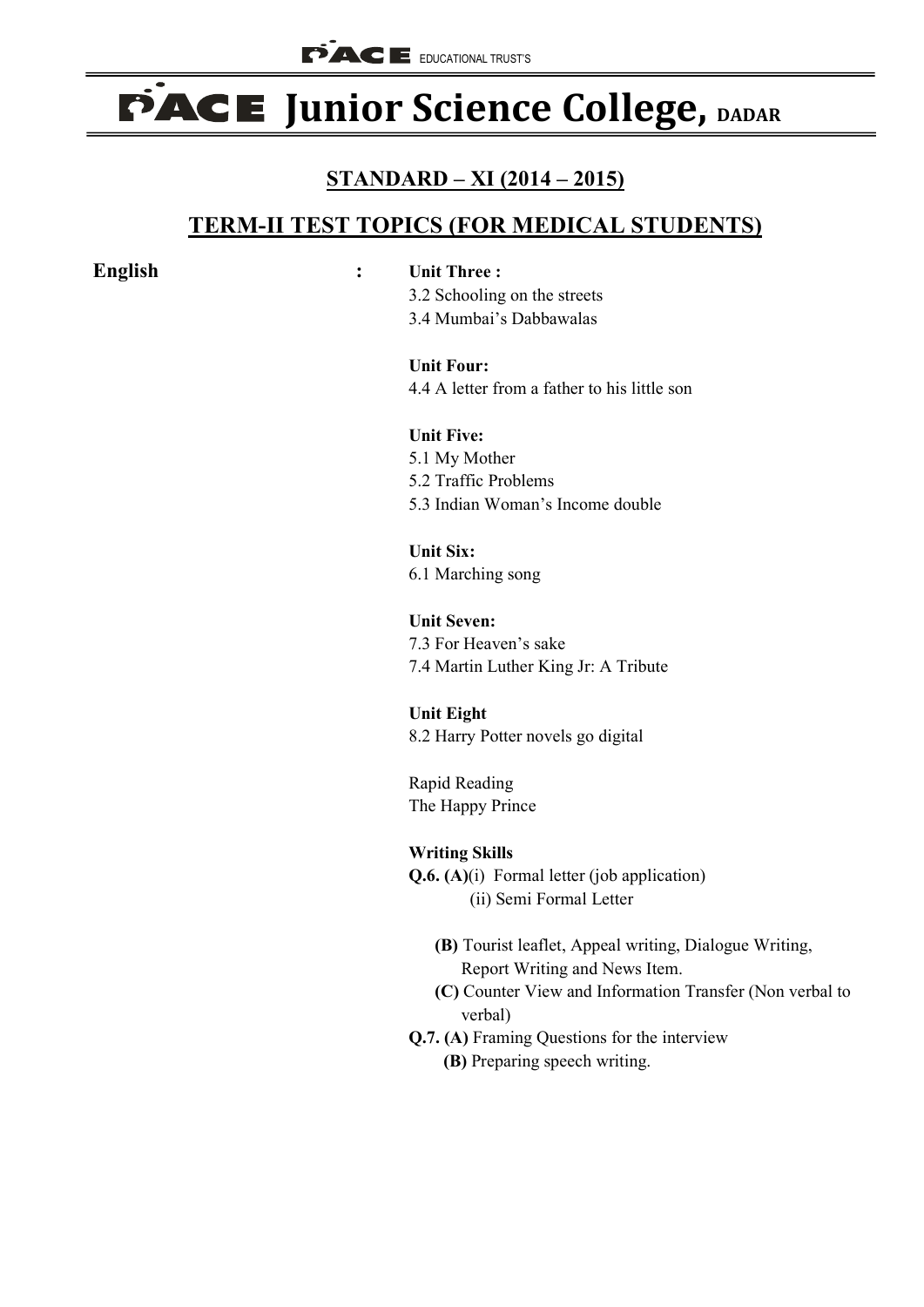| <b>Physics</b>                | :              |                |                                             |
|-------------------------------|----------------|----------------|---------------------------------------------|
|                               |                | Std. XI        |                                             |
|                               |                | 1.             | Measurement                                 |
|                               |                | 2.             |                                             |
|                               |                |                | Scalar & Vectors                            |
|                               |                | 3.             | <b>Projectile Motion</b>                    |
|                               |                | 4.             | Force                                       |
|                               |                | 5.             | Friction in solids & liquids                |
|                               |                | <b>Std.XII</b> |                                             |
|                               |                | 1.             | <b>Circular Motion</b>                      |
|                               |                | 2.             | Gravitation                                 |
|                               |                |                | 3. Rotational Motion                        |
|                               |                | 4.             | Oscillation                                 |
|                               |                | 5.             | Elasticity                                  |
|                               |                |                |                                             |
| <b>Chemistry</b>              |                |                |                                             |
|                               | $\ddot{\cdot}$ |                | <b>Section - I</b>                          |
|                               |                | 1.             | Periodic Table                              |
|                               |                | 2.             | <b>Chemical Bonding</b>                     |
|                               |                | 3.             | Chemical Equilibrium                        |
|                               |                |                | <b>Section - II</b>                         |
|                               |                | 1.             | GOC                                         |
|                               |                | 2.             | Alkanes                                     |
|                               |                | 3.             | Alkenes                                     |
|                               |                | 4.             | Alkynes                                     |
|                               |                |                |                                             |
|                               |                | 5.             | Aromatic Compounds                          |
| <b>Information Technology</b> |                | 1.             | Introduction to Networking                  |
|                               | :              |                |                                             |
|                               |                | 2.             | VB. Net                                     |
|                               |                | 3.             | <b>HTML</b>                                 |
|                               |                | 4.             | Introduction to Java-script                 |
|                               |                |                |                                             |
| Psychology                    |                | 1.             | Attention and perception                    |
|                               |                | 2.             | Learning                                    |
|                               |                | 3 <sub>1</sub> | Human Memory                                |
| <b>Biology</b>                | $\ddot{\cdot}$ | 1.             | Cell division                               |
|                               |                | 2.             | <b>Morphology of flowering plants</b>       |
|                               |                |                | (Only "Plant tissues")                      |
|                               |                | 3 <sub>1</sub> | Plant water relations and mineral nutrition |
|                               |                | 4.             | Plant growth and development                |
|                               |                | 5.             | Organization of cell                        |
|                               |                | 6.             | Human respiration                           |
|                               |                | 7.             | Human skeleton and locomotion               |
|                               |                |                |                                             |